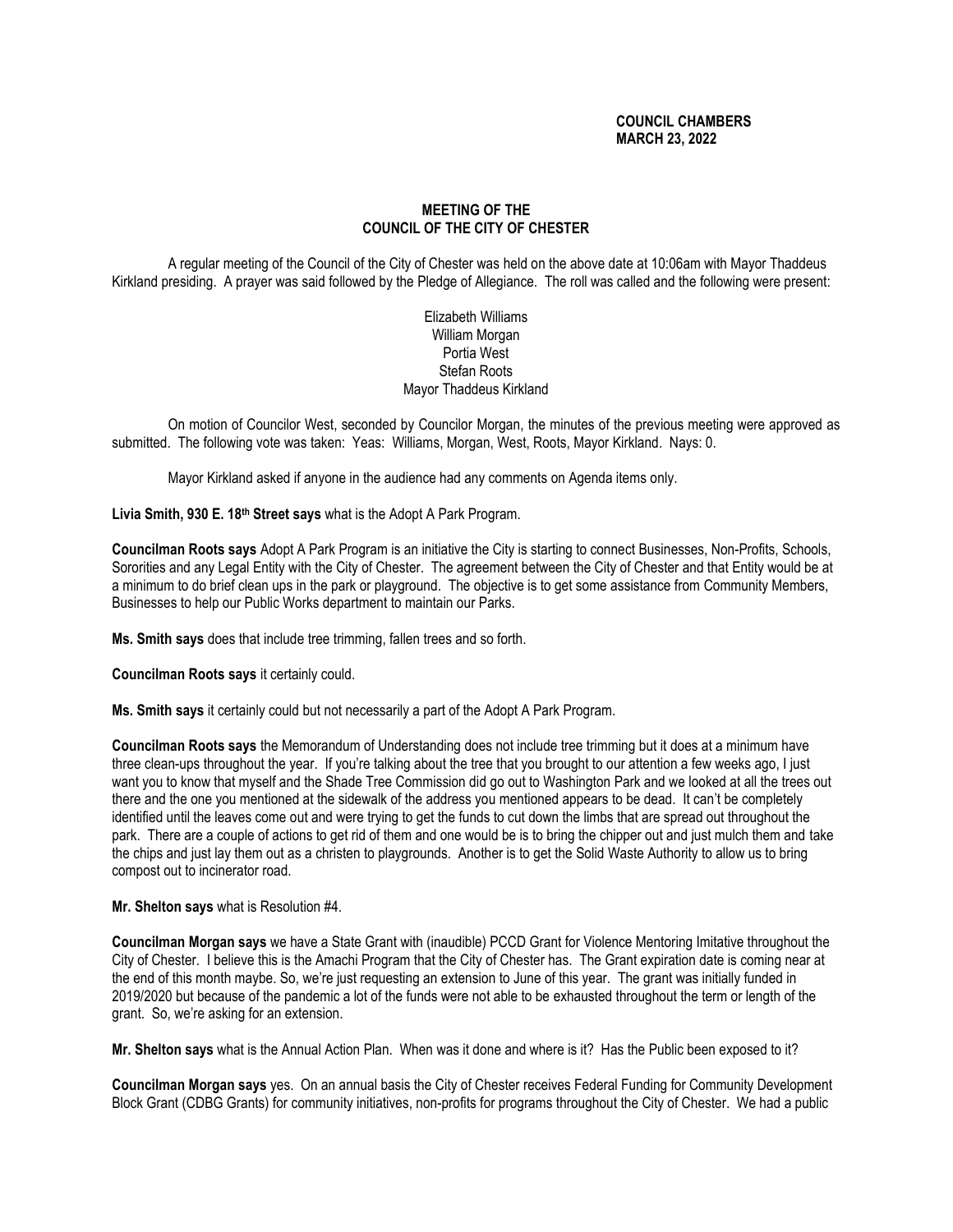hearing in December and a second public hearing in February and it was live streamed as well. We had individuals, businesses, non-profits submit an application requesting funding for a particular program or project they had. At this point it's before Mayor and Council to consider the Action Plan for Fiscal Year 2022. This is something that we do annually just approving the budget for the applications of departments.

## **Mayor Kirkland recognizes Delaware County Councilman Richard Womack.**

**Delaware County Councilman Richard Womack says** Delaware County Interactive Gaming Revenue Authority (DCIGRA) was established by County Council to distribute some of the Commonwealth's Tax Revenue that we received from Harrah's. We would like to give it back into our County back into our Community. For several causes including our First Responders, you are among 13 Emergency Service Organization's in Delco receiving over 26,000 this month. This grant is to reimburse the City of Chester Police Department for its Community Outreach at your Summer Fair last year. Commissioner Gretsky, on behalf of DCIGRA and County Council, I present to you this check for \$2,500.00 for your Police Department.

## **Commissioner Gretsky says** thank you!

**Mayor Kirkland says** those funds are well deserved and well used when it comes to our young people. This is our way of reaching back out to our Community by way of our Police Officers and our Firefighters engaging them in a very positive way.

The City Clerk proceeded with the reading of the Resolutions.

## **RESOLUTION**

**WHEREAS,** the following individuals have requested a handicapped parking zone:

- 1. Gladys Peterson, 3021 W. 10<sup>th</sup> Street, Chester, PA 19013
- 2. Jacqueline Cooper, 834 E. 14<sup>th</sup> Street, Chester, PA 19013
- 3. Angela Riley, 928 Edwards Street, Chester, PA 19013
- 4. Aretha Ferguson, 3302 W. 13<sup>th</sup> Street, Chester, PA 19013
- 5. Otto D. Fontaine, 710 Wilson Street, Chester, PA 19013
- 6. Marilyn Anderson, 119 W. Mowry Street, Chester, PA 19013
- 7. Cardrina Manning, 219 E. 22nd Street, Chester, PA 19013

**WHEREAS,** after a thorough investigation by the Department of Public Works, it has been determined the aforementioned individuals have met all of the required criteria and has a need for said handicapped parking zone.

# **NOW, THEREFORE THE COUNCIL OF THE CITY OF CHESTER DOES RESOLVE:**

That it does hereby authorize the proper City officials to install a handicapped parking zone in the 3000 Block of W. 10<sup>th</sup> Street; in the 800 Block of E. 14<sup>th</sup> Street; in the 900 Block of Edwards Street; in the 3300 Block of W. 13<sup>th</sup> Street; in the 700 Block of Wilson Street; in the 100 Block of W. Mowry Street and in the 200 Block of E. 22<sup>nd</sup> Street in the City of Chester.

On motion of Councilor West, seconded by Councilor Morgan, the above Resolution was adopted. The following vote was taken: Yeas: Williams, Morgan, West, Roots, Mayor Kirkland. Nays: 0.

#### **RESOLUTION**

# **THE COUNCIL OF THE CITY OF CHESTER DOES RESOLVE:**

That it does hereby authorize the proper City official to prepare the advertisement notice for a third-party payroll service provider for the City of Chester.

**FURTHER,** that it does hereby authorize the City Clerk and/or other proper City officials to advertise said notice.

On motion of Councilor West, seconded by Councilor Morgan, the above Resolution was adopted. The following vote was taken: Yeas: Williams, Morgan, West, Roots, Mayor Kirkland. Nays: 0.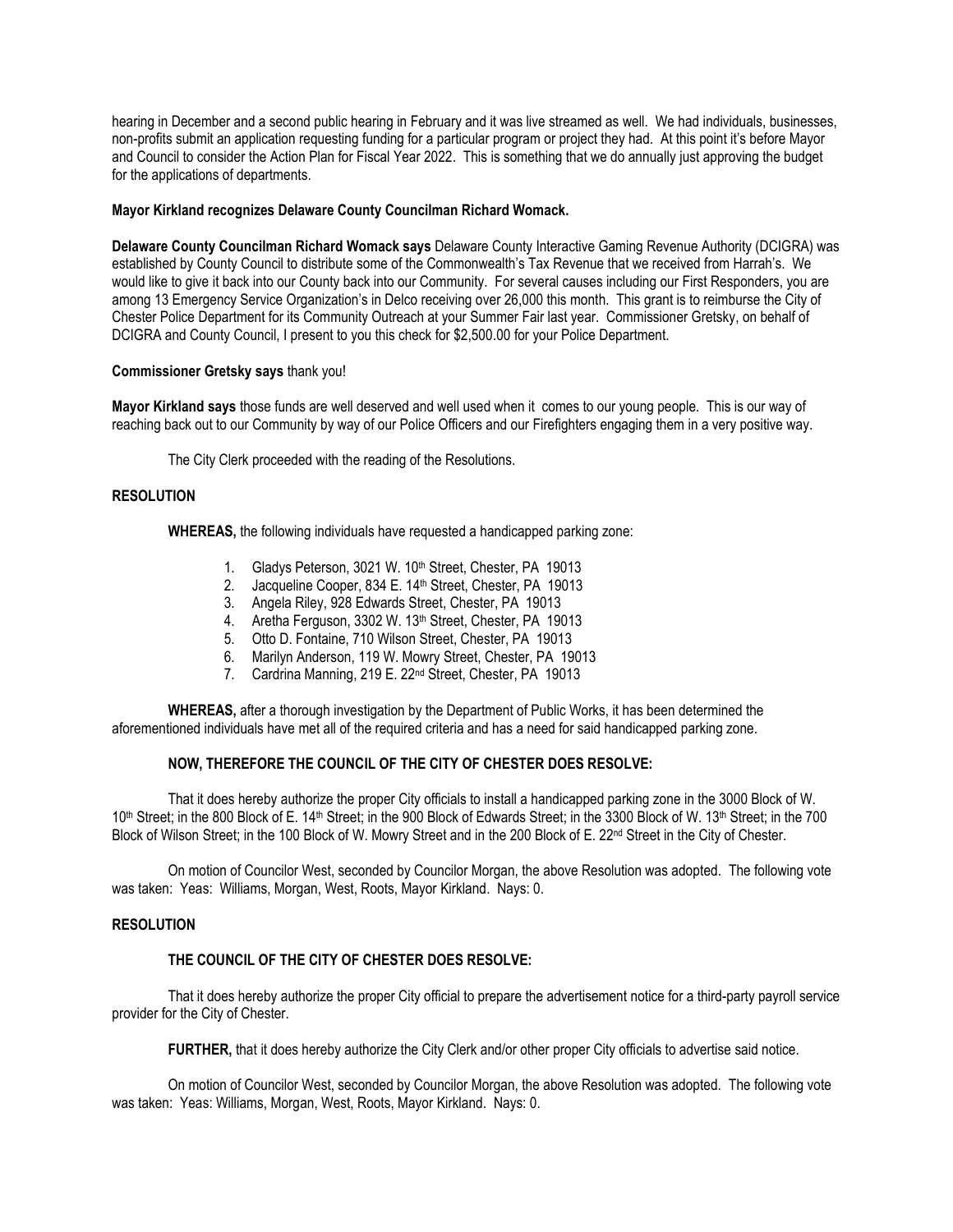#### **RESOLUTION**

**WHEREAS,** the City of Chester owns, operates and maintains a system of public parks; and

**WHEREAS,** Chester City Council is committed to providing clean, safe, and an aesthetically pleasing environment for children to play and residents to participate in recreational and social activities; and

**WHEREAS,** in an effort to strengthen this desire, it has been determined there is a need to revise the City's Adopt-A-Park Program; and

**WHEREAS,** the Program's purpose is to increase community involvement in preserving the City's system of public parks through general upkeep and cleanup.

#### **NOW, THEREFORE, THE COUNCIL OF THE CITY OF CHESTER DOES RESOLVE:**

That it does hereby approve the revised City of Chester Adopt-A-Park Program, which is designed to provide the public with an opportunity to be a part of the City's commitment to preserving our public parks system.

**FURTHER,** this Program shall take effect immediately upon the passage of this Resolution.

On motion of Councilor West, seconded by Councilor Morgan, the above Resolution was adopted. The following vote was taken: Yeas: Williams, Morgan, West, Roots, Mayor Kirkland. Nays: 0.

#### **RESOLUTION**

# **THE COUNCIL OF THE CITY OF CHESTER DOES RESOLVE:**

That it does hereby ratify the submission of a project modification to the Pennsylvania Commission on Crime and Delinquency (PCCD), Subgrant Number 2018-SS-02-30593, for the Chester Mentoring Violence Prevention Initiative, to extend the project ending date from March 31, 2022 until June 30, 2022.

**FURTHER,** that it does hereby ratify the execution of all the necessary documents for and on behalf of the City of Chester.

On motion of Councilor West, seconded by Councilor Morgan, the above Resolution was adopted. The following vote was taken: Yeas: Williams, Morgan, West, Roots, Mayor Kirkland. Nays: 0.

## **RESOLUTION**

**WHEREAS,** under Title 1 of Housing and Community Development Act of 1974, as amended, the Secretary of the U.S. Department of Housing and Urban Development is authorized to extend financial assistance to communities in the prevention and elimination of slums or urban blight, carry out activities which will benefit low- and moderate-income persons or address other urgent community development needs; and

**WHEREAS,** under the HOME Program created by the National Affordable Housing Act of 1991, as amended, the Secretary of HUD is authorized to extend financial assistance to participating jurisdictions to expand the supply of decent, safe, sanitary and affordable housing; and

**WHEREAS,** the City of Chester anticipates that its F.Y. 2022 Community Development Block Grant (CDBG) Program allocation will be approximately \$1,280,000.00 and its HOME Investment Partnerships Program (HOME) allocation will be approximately \$360,000.00; and

**WHEREAS,** the City of Chester, in collaboration with the Chester Economic Development Authority, has prepared a draft Annual Action Plan for Fiscal Year 2022, which proposes how the entitlement grant funds will be expended to address the housing and community development needs identified in the City's Five-Year Consolidated Plan; and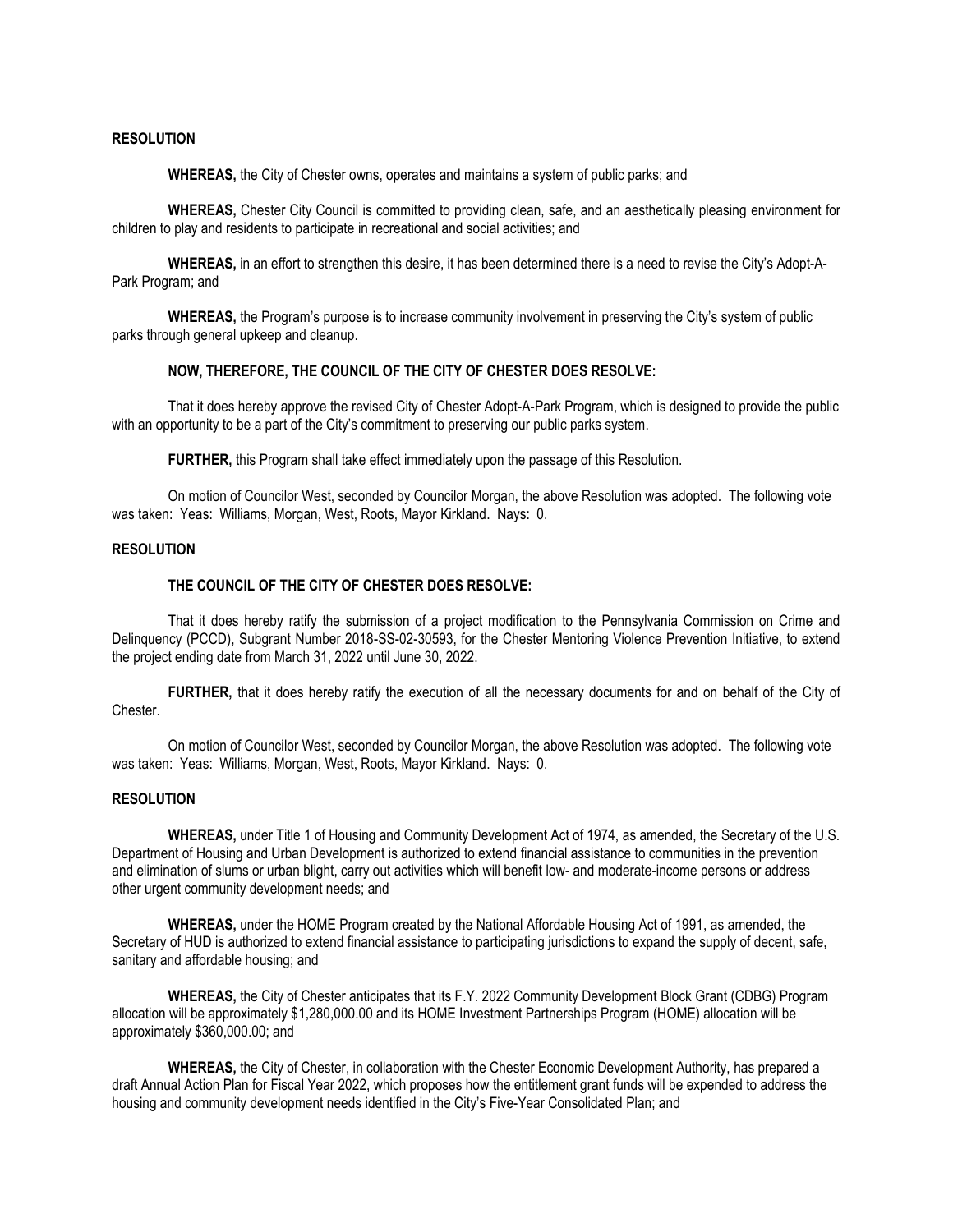**WHEREAS,** a draft of the F.Y. 2022 Annual Action Plan was on public display from February 1, 2022 through March 4, 2022, and the City held a series of public meetings and hearings on the said Plan, and the comments of various agencies, groups, and residents were taken into consideration in the preparation of the final document; and

**WHEREAS,** additional recommendations from the Mayor and City Council were also taken into consideration in the preparation of the final document; and

**WHEREAS,** after taking all comments and requests into consideration, the Mayor and City Council have incorporated the following revisions to the draft F.Y. 2022 Annual Action Plan:

- 1. Delete the purchase of a Police Vehicle in the amount of \$60,000.000
- 2. Add the following Public Service activities:
	- a. Salvation Army Chester Corps \$10,000.00 for case management services to support the Stepping Stone Program
	- b. Making a Change Group \$10,000.00 for program management services to support the Connected Visions Initiative
	- c. Increase the Contingencies line item from \$16,129.00 to \$56,129.00 to fund Project Overruns

#### **NOW, THEREFORE, THE COUNCIL OF CHESTER DOES RESOLVE:**

**SECTION 1.** That the Annual Action Plan for the Fiscal Year 2022 CDBG and HOME Programs is hereby in all respects approved, and the City Clerk is hereby directed to file a copy of said Annual Action Plan for Fiscal Year 2022 with the Official Minutes of this Meeting of this Council.

**SECTION 2.** That the City Council of the City of Chester is cognizant of the conditions that are imposed in the undertaking and carrying out of the Community Development Block Grant Program and the HOME Investment Partnerships Program with Federal financial assistance under Title 1, including those relating to (1) the relocation of site occupants, (2) the prohibition of discrimination because of race, color, age, religion, sex, disability, familial status, or national origin, and (3) other assurances as set forth under the certifications.

**SECTION 3.** That the Mayor of the City of Chester, on behalf of City Council, is authorized to file an Application for financial assistance with the U.S. Department of Housing and Urban Development upon HUD's notification of the funding allocations that will be made available for the F.Y. 2022 CDBG Program and HOME Program.

**SECTION 4.** That the Mayor, on behalf of the City of Chester, Pennsylvania, is authorized to provide assurances and/or certifications as required by the Housing and Community Development Act of 1974, as amended, and any other supplemental or revised data which the U.S. Department of Housing and Urban Development may request in review of the City's Application.

On motion of Councilor West, seconded by Councilor Morgan, the above Resolution was adopted. The following vote was taken: Yeas: Williams, Morgan, West, Roots, Mayor Kirkland. Nays: 0.

#### **RESOLUTION**

# **THE COUNCIL OF THE CITY OF CHESTER DOES RESOLVE:**

That it does hereby authorize the Department of Accounts and Finance to refund the stated amount to Brenda Savage, which represents a refund for the overpayment of 2020 Rubbish Taxes, for the following property:

Refund Amount **Property Address** 

\$400.98 2000 W. 2nd Street, Chester, PA 19013 (Vacant Lot)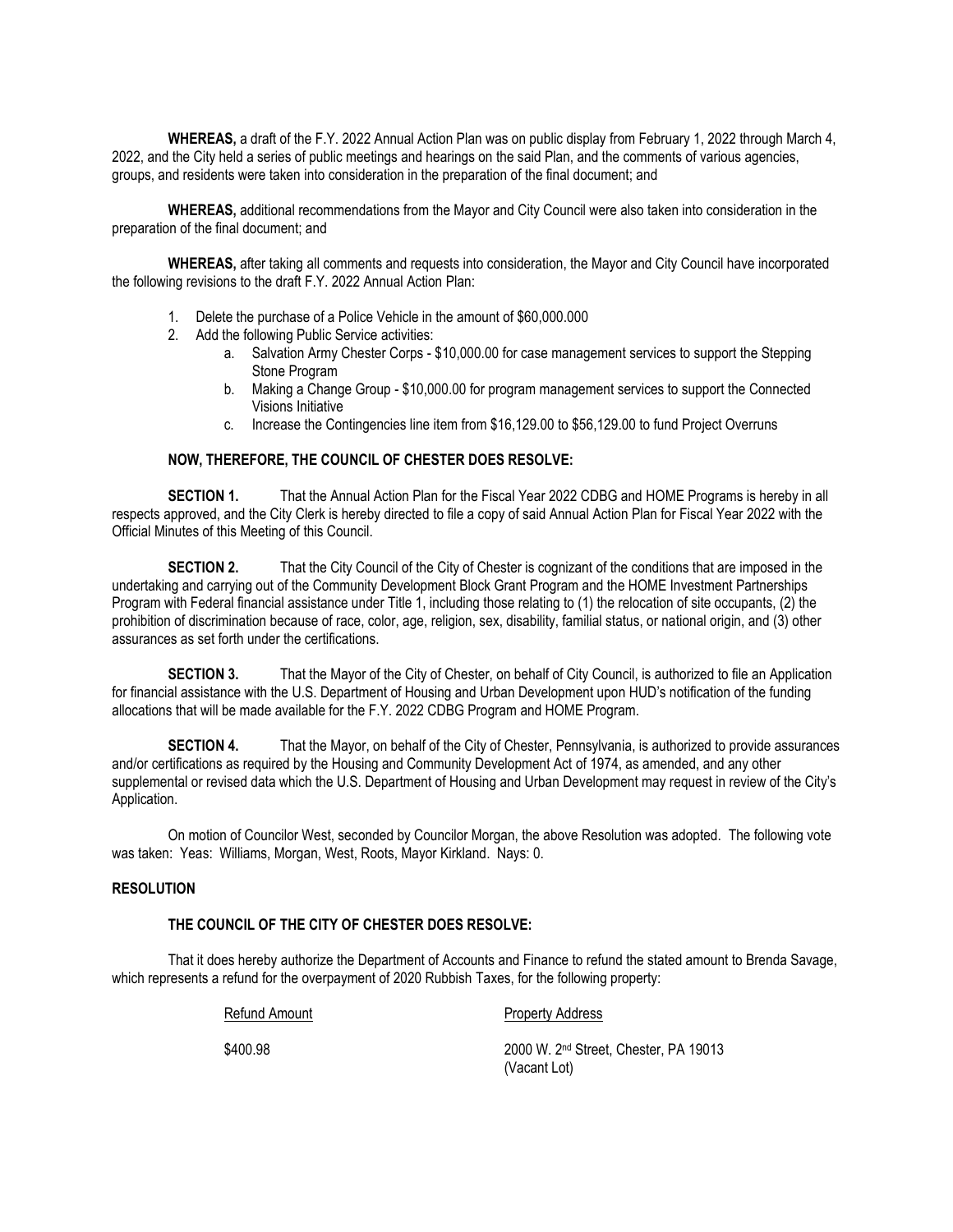On motion of Councilor West, seconded by Councilor Morgan, the above Resolution was adopted. The following vote was taken: Yeas: Williams, Morgan, West, Roots, Mayor Kirkland. Nays: 0.

The City Clerk proceeded with the reading of the Ordinances.

**BILL NO. 2 ORD. 2, 2022**

#### **AN ORDINANCE LAST AND FINAL READING**

# **AN ORDINANCE OF THE CITY OF CHESTER, DELAWARE COUNTY, PENNSYLVANIA, APPROVING THE EDITING AND INCLUSION OF CERTAIN ORDINANCES AS PARTS OF THE VARIOUS COMPONENT CODES OF THE CODIFIED ORDINANCES OF CHESTER, PENNSYLANIA.**

On motion of Councilor West, seconded by Councilor Morgan, Bill No. 2, 2022 was passed on its Last Reading. The following vote was taken: Yeas: Williams, Morgan, West, Roots, Mayor Kirkland. Nays: 0

## **Presentation – Councilwoman Williams**

**Mrs. Delores Shelton – Over 40 years of educating our Children**

**Ayana King – COVID 19 Update (see attachments #1 and #2)**

**Mayor Kirkland says please get vaccinated so we can get back to some normalcy.**

**Charles Hurst, Director of Engineering at Delcora says** thank you for having us on Monday night it was an important step. I think it was to be able to communicate the plan that's in front of Council. On behalf of Bob Willard and the whole Delcora, having a firm commitment to (inaudible) and communications and having someone there to (inaudible). I will be happy to answer any additional questions or receive any additional comments you may have (inaudible) from Monday night.

**Mayor Kirkland says we** will continue the dialogue and we will continue working together.

**Police Commissioner Gretsky says** before the pandemic we were supposed to kick off the Explorer's Program, it's like what the Boy Scouts do, to join the Club the ages will be 10-13 and the post ages will be 14-21. Open House is March 29 at 6pm at the Fire Headquarters on Providence Avenue for more information you can email Firefighter Kevin Postlewait at kpostlewait@chesterfire.net.

#### **Public Comment**

**Harry Crawford, 3315 Carter Lane says** Portia, thank you for getting the potholes fixed. Mayor, thank you for the substation that's at the old Community Hospital/Sacred Heart Hospital. I haven't seen that much of an improvement of riding through my area but at least it's a start. When people come into Chester and actually buy property does the City of Chester try to find out what they actually plan to build there? Then to ask the actual neighborhood what they actually think of it? Whether they actually want it there or not?

**Mayor Kirkland says** yes, they have to go through our Planning Department and Zoning Departments. They have to present to them exactly what they plan on placing at that residency. Sometimes in the past we have found out that folks have said one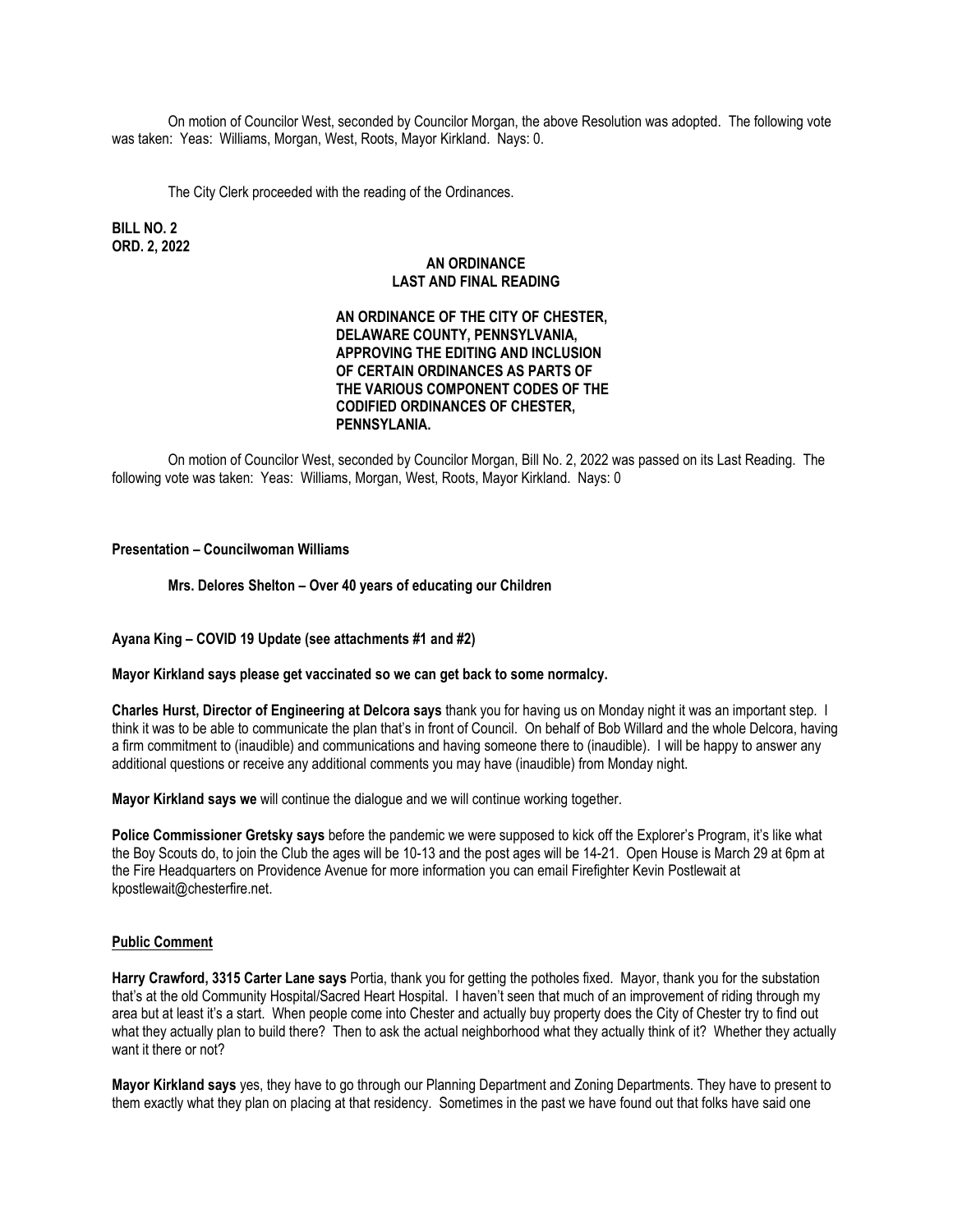thing and has done another and we had to take legal action. During this pandemic period persons have taken advantage of that because they knew that the Courts were closed. But we do have a process in place. They have to go through Zoning. They have to go through Planning and if they falsify information about what they are actually going to do with the property they are automatically denied.

**Mr. Crawford says** with the past management some time ago I talked to the Councilperson about getting speed bumps on certain streets. But the comment has always been well were afraid being sued for the damage that it could do to people's cars. But if there is a sign out there that says "Speed Bump Ahead" I think that will actually take care of the problem. Has Chester thought more about areas where people complain about speeding to actually put speed bumps?

**Mayor Kirkland says** our City Engineer is not here. We have considered the requests of many of our Residents about speed bumps. It's a lot that goes into that. I would refer that question and that kind of information to the Engineer. One of things we do know is that once you put the speed bumps into place you have to mindful about the Fire apparatus and Police apparatus coming through those areas. Fire trucks coming through that will slow their process and might even damage the truck. But in some areas, we are looking at possibility of speed bumps.

**Mr. Crawford says** by Chester High on 9<sup>th</sup> Street, why are there no School Flashing Signs there saying 15mph.

**Mayor Kirkland says** there is a flashing sign. It's not in front of the School. It's near CUSA. When we're letting out, we have a number of Police Officers that assist in the School when the kids are existing the School at 2:30.

**Councilwoman West says** like on those State Roads, on 9th Street (13), you have to get authorization from PennDOT.

**Mr. Crawford says** does the Highway Department actually ride around and actually fill potholes on a regular basis.

**Councilwoman West says** we do have a schedule.

**Mark Alexander says** yes, we do.

**Mr. Crawford says** we have holes on our Street, Carter Lane and then also on 15th and Township Line Road.

Mr. Shelton says there are three (3) big pot holes on E. 18<sup>th</sup> & Providence going up to the School.

**Mayor Kirkland says** this has been like pothole hail. Not just here. This has been one of those years. Everybody in every Community is kind of reaching out.

**Roxanne Johnson, R & R Ballroom, 818 Welsh Street says** we're coming up on our First Year Anniversary. We are having cake on not this Sunday but the following Sunday from 2p-4p. I'm inviting Mayor and Council and the whole Community to come out. On the 2nd Sunday in August, I would like to do a Bookbag Giveaway. I'd like to have a Block Party but I'm on the block with other Banquet Halls and I don't know if I'm permitted to do that or not. If someone can give me some guidance if I can or cannot do this.

**Mayor Kirkland says** as far as the Block Party it would probably have to be something done in conjunction with the other businesses there because they have businesses all on that block. If they are in support of the Block Party, we could be supportive of it.

**Ken Schuster, City Solicitor says** your Honor we do have an Ordinance that specifies the requirements for a Block Party. You can reach out to the Solicitor's Office to get the details.

#### **Mayor Kirkland says we will be meeting in an Executive Session to discuss legal matters today after Council.**

**Councilwoman West says that our trash Vendor, J.P. Mascaro, is still out there doing their clean-up for the Month of March. Beginning on April 4, that's when the trash vendor will begin picking up on your particular trash day ONE BULK TRASH PIECE. If you're putting out a mattress and a box spring that's fine and they have to be wrapped. Other than that, you have to put out one Bulk Item per week. If you go on the City's Website, www.chestercity.com, under the Department Tab and click Streets, you can get more information about trash and you will see the items that you can put**